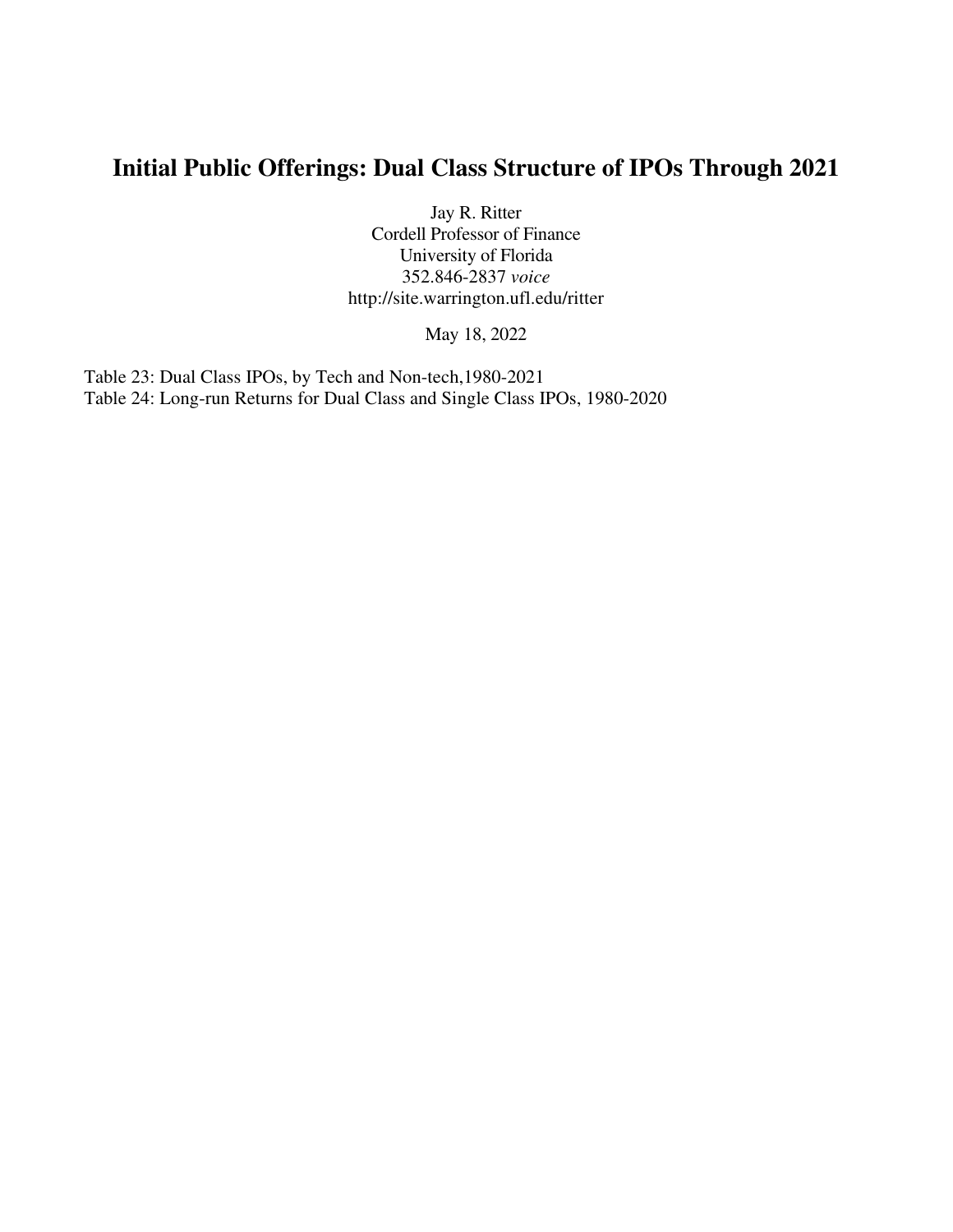## **Table 23** (updated May 18, 2022) **Dual Class IPOs**

This table lists the number of IPOs each year that have dual class shares among tech IPOs and among non-tech IPOs. The sample is IPOs with an offer price of at least \$5.00, excluding ADRs, unit offers, closed-end funds, REITs, natural resource limited partnerships, small best efforts offers, banks and S&Ls, and stocks not listed on CRSP (CRSP includes Amex, NYSE, and NASDAQ stocks).

|         | Tech IPOs<br>Non-tech IPOs |       |       | All IPOs                 |       |         |                  |       |         |
|---------|----------------------------|-------|-------|--------------------------|-------|---------|------------------|-------|---------|
|         | Dual                       | Total | $\%$  | Dual                     | Total | $\%$    | Dual             | Total | $\%$    |
| 1980    | $\boldsymbol{0}$           | 22    | $0\%$ | 1                        | 49    | $2.0\%$ | 1                | 71    | 1.4%    |
| 1981    | $\overline{2}$             | 72    | 2.8%  | $\overline{4}$           | 120   | 3.3%    | 6                | 192   | 3.1%    |
| 1982    | $\boldsymbol{0}$           | 42    | $0\%$ | $\boldsymbol{0}$         | 35    | $0.0\%$ | $\boldsymbol{0}$ | 77    | $0.0\%$ |
| 1983    | 3                          | 173   | 1.7%  | $\overline{\mathcal{L}}$ | 278   | 1.4%    | $\overline{7}$   | 451   | 1.6%    |
| 1984    | $\overline{c}$             | 50    | 4.0%  | 5                        | 121   | 4.1%    | $\overline{7}$   | 171   | 4.1%    |
| 1985    | $\mathbf{1}$               | 37    | 2.7%  | 6                        | 149   | 4.0%    | $\boldsymbol{7}$ | 186   | $3.8\%$ |
| 1986    | $\overline{\mathbf{3}}$    | 77    | 3.9%  | 21                       | 316   | 6.6%    | 24               | 393   | 6.1%    |
| 1987    | $\mathbf{1}$               | 59    | 1.7%  | 23                       | 226   | 10.2%   | 24               | 285   | 8.4%    |
| 1988    | $\overline{4}$             | 28    | 10.7% | $\,$ 8 $\,$              | 77    | 10.4%   | 12               | 105   | 11.4%   |
| 1989    | $\mathbf{1}$               | 35    | 2.9%  | 5                        | 81    | 6.2%    | 6                | 116   | 5.2%    |
| 1990    | $\boldsymbol{0}$           | 32    | $0\%$ | 9                        | 78    | 11.5%   | 9                | 110   | 8.2%    |
| 1991    | 6                          | 71    | 9.9%  | 18                       | 215   | 8.4%    | 24               | 286   | 8.4%    |
| 1992    | $\overline{4}$             | 115   | 1.7%  | 18                       | 297   | 6.1%    | 22               | 412   | 5.3%    |
| 1993    | 3                          | 127   | 2.4%  | 30                       | 383   | 7.8%    | 33               | 510   | $6.5\%$ |
| 1994    | $\boldsymbol{7}$           | 115   | 6.1%  | 26                       | 287   | 9.1%    | 33               | 402   | $8.2\%$ |
| 1995    | $\,8\,$                    | 205   | 3.9%  | 22                       | 257   | 8.6%    | 30               | 462   | $6.5\%$ |
| 1996    | 14                         | 276   | 5.8%  | 44                       | 401   | 11.0%   | 58               | 677   | $8.6\%$ |
| 1997    | 10                         | 174   | 5.7%  | 40                       | 300   | 13.3%   | 50               | 474   | 10.5%   |
| 1998    | $\,8\,$                    | 113   | 7.1%  | 21                       | 168   | 12.5%   | 29               | 281   | 10.3%   |
| 1999    | 22                         | 370   | 5.9%  | 19                       | 106   | 17.9%   | 41               | 476   | $8.6\%$ |
| 2000    | 18                         | 260   | 7.3%  | $\tau$                   | 120   | 5.8%    | 25               | 380   | 6.6%    |
| 2001    | $\overline{2}$             | 23    | 8.7%  | 6                        | 57    | 10.5%   | $\,$ 8 $\,$      | 80    | 10.0%   |
| 2002    | $\mathbf{1}$               | 20    | 10.0% | 11                       | 46    | 23.9%   | 12               | 66    | 18.2%   |
| 2003    | $\mathbf{1}$               | 18    | 16.7% | 5                        | 45    | 11.1%   | 6                | 63    | 9.5%    |
| 2004    | $\overline{3}$             | 61    | 4.9%  | 9                        | 112   | 8.0%    | 12               | 173   | 6.9%    |
| 2005    | 9                          | 45    | 20.0% | 13                       | 114   | 11.4%   | 22               | 159   | 13.8%   |
| 2006    | $\mathbf{1}$               | 48    | 2.1%  | 10                       | 109   | 9.2%    | 11               | 157   | 7.0%    |
| 2007    | 5                          | 76    | 6.6%  | 13                       | 83    | 15.7%   | 18               | 159   | 11.3%   |
| 2008    | $\boldsymbol{0}$           | 6     | $0\%$ | $\mathfrak{Z}$           | 15    | 20.0%   | $\mathfrak{Z}$   | 21    | 14.3%   |
| 2009    | $\overline{2}$             | 14    | 14.3% | 3                        | 27    | 11.1%   | 5                | 41    | 12.2%   |
| 2010    | $\overline{c}$             | 33    | 6.1%  | 7                        | 58    | 12.1%   | 9                | 91    | 9.9%    |
| 2011    | 5                          | 36    | 13.9% | 8                        | 45    | 17.8%   | 13               | 81    | 16.0%   |
| 2012    | 6                          | 40    | 15.0% | 9                        | 53    | 17.0%   | 15               | 93    | 16.1%   |
| 2013    | $\mathfrak s$              | 45    | 11.1% | 23                       | 113   | 20.4%   | 28               | 158   | 17.7%   |
| 2014    | 3                          | 53    | 5.7%  | 18                       | 153   | 11.8%   | 21               | 206   | 10.2%   |
| 2015    | 14                         | 38    | 36.8% | $\,8\,$                  | 80    | 10.0%   | 22               | 118   | 18.6%   |
| 2016    | 5                          | 21    | 23.8% | $\overline{4}$           | 54    | 7.4%    | 9                | 75    | 12.0%   |
| 2017    | 13                         | 30    | 43.3% | 17                       | 76    | 22.4%   | 30               | 106   | 28.3%   |
| 2018    | 14                         | 39    | 35.9% | 13                       | 95    | 13.7%   | 27               | 134   | 20.1%   |
| 2019    | 13                         | 37    | 35.1% | 12                       | 75    | 16.0%   | 25               | 112   | 22.3%   |
| 2020    | 19                         | 44    | 43.2% | 14                       | 121   | 11.6%   | 33               | 165   | 20.0%   |
| 2021    | 55                         | 118   | 46.2% | 46                       | 193   | 23.8%   | 101              | 311   | 32.5%   |
| 1980-21 | 295                        | 3,298 | 8.9%  | 583                      | 5,788 | 10.1%   | 878              | 9,086 | 9.7%    |